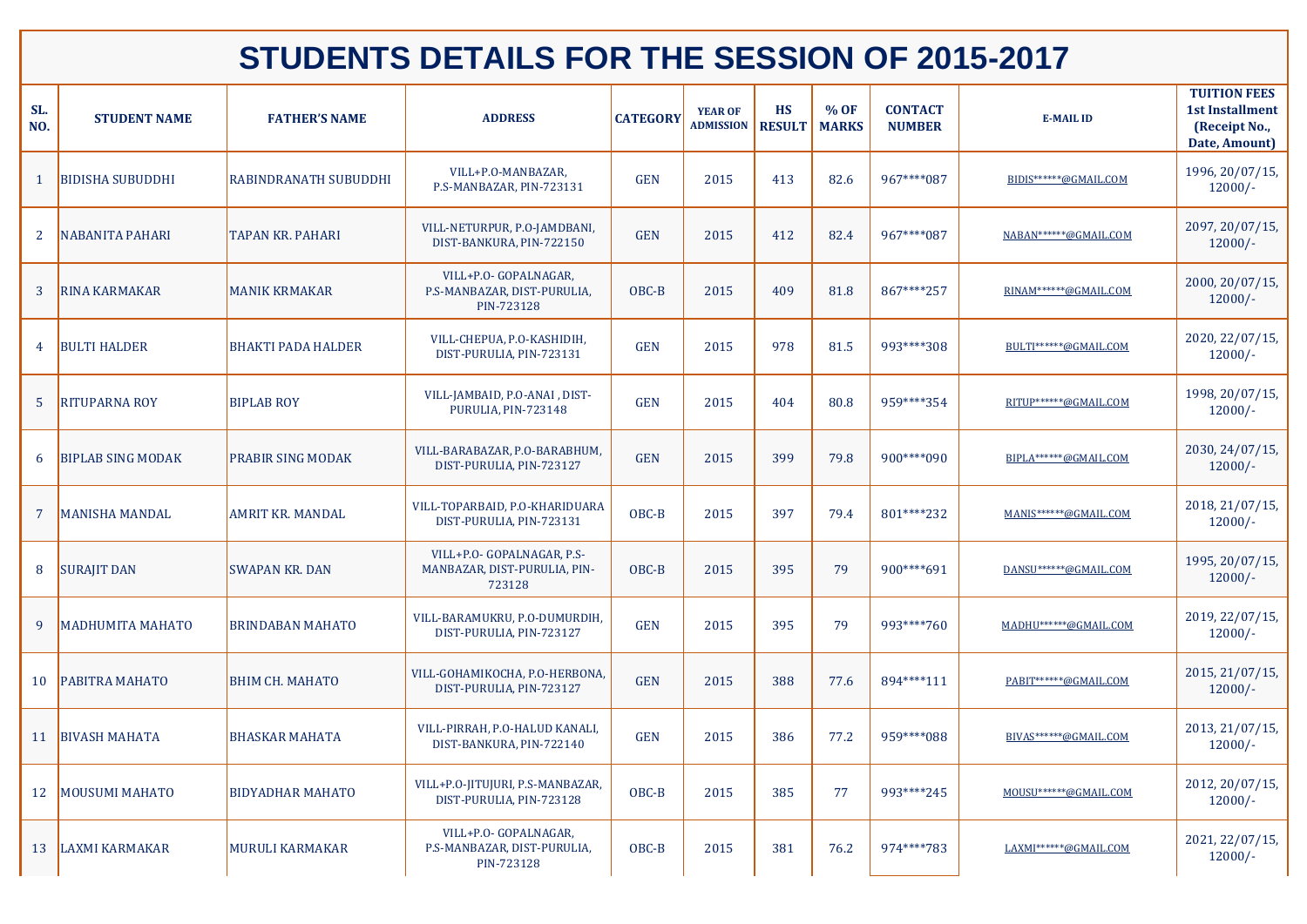| SL.<br>NO. | <b>STUDENT NAME</b>                        | <b>FATHER'S NAME</b>           | <b>ADDRESS</b>                                                | <b>CATEGORY</b> | <b>YEAR OF</b><br><b>ADMISSION</b> | <b>HS</b><br><b>RESULT</b> | % OF<br><b>MARKS</b> | <b>CONTACT</b><br><b>NUMBER</b> | <b>E-MAIL ID</b>        | <b>TUITION FEES</b><br><b>1st Installment</b><br>(Receipt No.,<br>Date, Amount) |
|------------|--------------------------------------------|--------------------------------|---------------------------------------------------------------|-----------------|------------------------------------|----------------------------|----------------------|---------------------------------|-------------------------|---------------------------------------------------------------------------------|
| 14         | <b>MOUSUMI GORAIN</b>                      | <b>ABANIKANTA GORAIN</b>       | VILL+P.O-SINDRI, DIST-PURULIA,<br>PIN-723127                  | <b>GEN</b>      | 2015                               | 380                        | 76                   | 779****192                      | MOUSU******@GMAIL.COM   | 2025, 23/07/15,<br>$12000/-$                                                    |
| 15         | <b>SUSHAMA MAHATO</b>                      | <b>GOPESWAR MAHATO</b>         | VILL+P.O-SIMULIA, P.S-PURULIA(M),<br>DIST-PURULIA, PIN-723102 | OBC-B           | 2015                               | 379                        | 75.8                 | 817****148                      | MITHU******@GMAIL.COM   | 2009, 21/07/15,<br>$12000/-$                                                    |
| 16         | <b>PARTHA SARATHI SINGHA</b>               | <b>GANESH CH. SINGHA</b>       | VILL-CHEPUA, P.O-KASHIDIH, DIST-<br>PURULIA, PIN-723131       | <b>GEN</b>      | 2015                               | 376                        | 75.2                 | 800****780                      | PARTH ****** @GMAIL.COM | 2026, 24/07/15,<br>$12000/-$                                                    |
| 17         | <b>MOU DUTTA</b>                           | <b>AMAL DUTTA</b>              | VILL+P.O-MANBAZAR, P.S-<br>MANBAZAR, PIN-723131               | <b>GEN</b>      | 2015                               | 375                        | 75                   | 731****617                      | MOUMA******@GMAIL.COM   | 2031, 25/07/15,<br>$12000/-$                                                    |
| 18         | <b>AISHWARYA MAHATO</b>                    | <b>SUBHAS CH. MAHATO</b>       | VILL-BONGABARI, P.O-V NAGAR, DIST-<br>PURULIA, PIN-723147     | <b>GEN</b>      | 2015                               | 374                        | 74.8                 | 760****516                      | AISHW******@GMAIL.COM   | 2027, 24/07/15,<br>$12000/-$                                                    |
| 19         | SATYAJIT MAHATO                            | <b>SANAT KR. MAHATO</b>        | VILL-RANGAMETIA, P.O-<br>RATIAKOCHA, PIN-723131               | OBC-B           | 2015                               | 370                        | 74                   | 867****138                      | SATYA******@GMAIL.COM   | 2033, 28/07/15,<br>$12000/-$                                                    |
| 20         | <b>ANIRUDDHA BAURI</b>                     | <b>CHITTARANJAN BAURI</b>      | VILL-ASANBANI P.O-PEDDA, DIST-<br>PURULIA, PIN-723131         | <b>SC</b>       | 2015                               | 370                        | 74                   | 954****057                      | ANIRU ****** @GMAIL.COM | 2034, 29/07/15,<br>$12000/-$                                                    |
|            | 21 RAHUL DUTTA                             | <b>SUDHAKAR DUTTA</b>          | VILL+P.O-MANBAZAR, P.S-<br>MANBAZAR, PIN-723131               | <b>GEN</b>      | 2015                               | 366                        | 73.2                 | 894****793                      | RAHU******@GMAIL.COM    | 2038, 30/07/15,<br>$12000/-$                                                    |
| 22         | <b>ARUNIMA MAHATO</b>                      | <b>SUJOY KR. MAHATO</b>        | VILL+P.O-DIGHI, P.S-MANBAZAR, DIST<br>PURULIA, PIN-723131     | OBC-B           | 2015                               | 365                        | 73                   | 758****736                      | ARUNI******@GMAIL.COM   | 2043, 05/08/15,<br>$12000/-$                                                    |
| 23         | <b>BIJOY KRISHNA MUDI</b>                  | <b>ATUL CH. MUDI</b>           | VILL-PALASHKALA, P.O-BANBAHAL,<br>DIST-PURULIA, PIN-723103    | <b>ST</b>       | 2015                               | 359                        | 71.8                 | 973****600                      | BIJOY******@GMAIL.COM   | 2010, 20/07/15,<br>$12000/-$                                                    |
| 24         | <b>MITHU MANDAL</b>                        | NARAYAN CH. MANDAL             | VILL+P.O-DIGHI, P.S-MANBAZAR, DIST<br>PURULIA, PIN-723131     | <b>SC</b>       | 2015                               | 357                        | 71.4                 | 973****908                      | MITHU******@GMIAL.COM   | 2003, 20/07/15,<br>$12000/-$                                                    |
| 25         | <b>TAMOGHNA PANDA</b>                      | <b>PRADYOT PANDA</b>           | VILL+P.O-GUNIADA, DIST-BANKURA,<br>PIN-722136                 | <b>GEN</b>      | 2015                               | 354                        | 70.8                 | 980****733                      | TAMOG ****** @GMAIL.COM | 2041, 31/07/15,<br>$12000/-$                                                    |
|            | 26   MALLIKA MAHATO                        | <b>LATE SUBHASH CH. MAHATO</b> | VILL-CHAMNIGORA, P.O-CHAKOLTA,<br>DIST-PURULIA, PIN-723130    | <b>GEN</b>      | 2015                               | 353                        | 70.6                 | 980****733                      | MALLI******@GMAIL.COM   | 2039, 30/07/15,<br>$12000/-$                                                    |
| 27         | SUBINOY BANDYOPADHYAY ASHISH BANDYOPADHYAY |                                | VILL-BANIGRAM, P.O-MANIDIH, DIST-<br>PURULIA, PIN-723151      | <b>GEN</b>      | 2015                               | 345                        | 69                   | 973****893                      | SUBIN******@GMAIL.COM   | 2042, 05/08/15,<br>$12000/-$                                                    |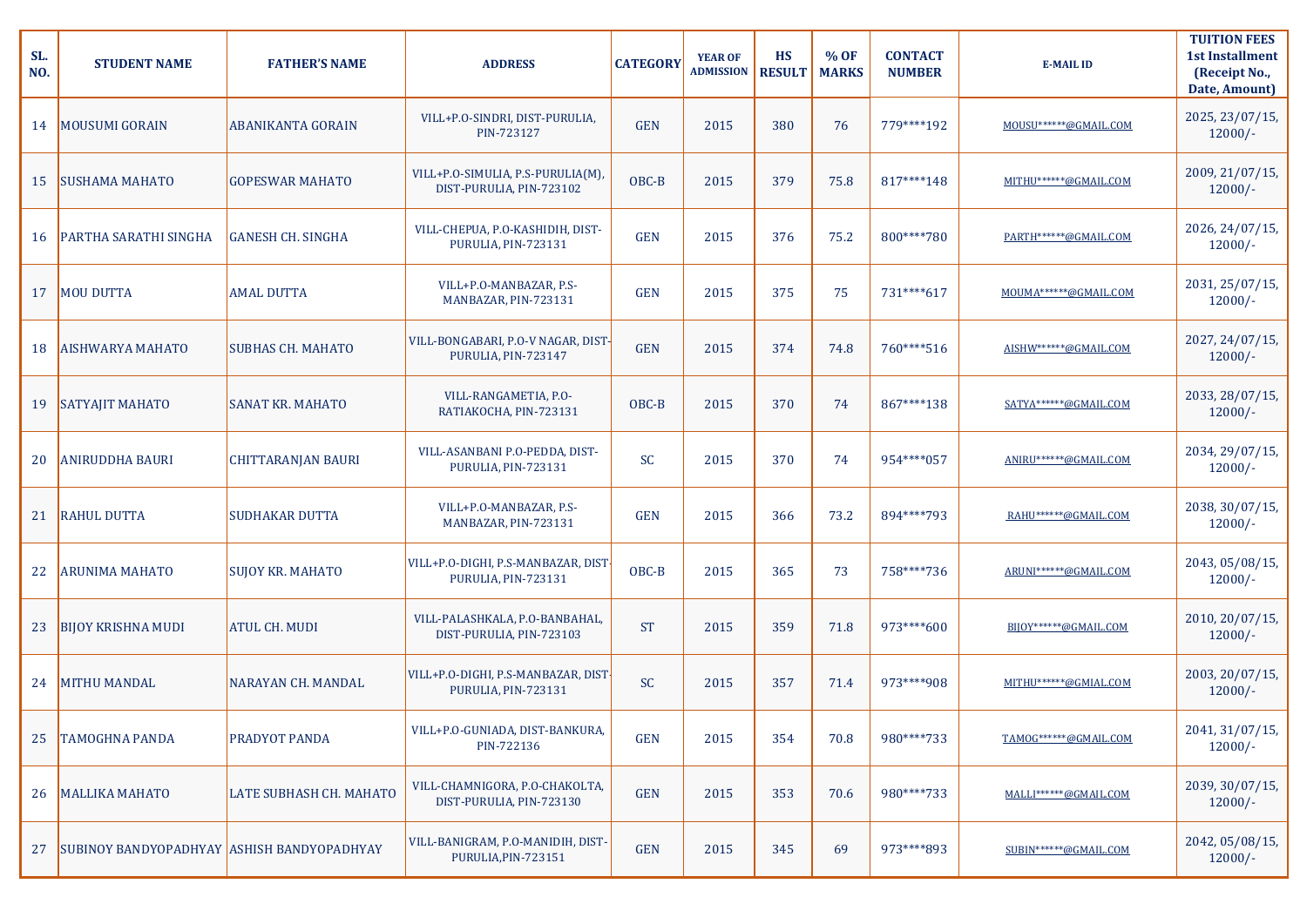| SL.<br>NO. | <b>STUDENT NAME</b>        | <b>FATHER'S NAME</b>           | <b>ADDRESS</b>                                              | <b>CATEGORY</b> | <b>YEAR OF</b><br><b>ADMISSION</b> | <b>HS</b><br><b>RESULT</b> | % OF<br><b>MARKS</b> | <b>CONTACT</b><br><b>NUMBER</b> | <b>E-MAIL ID</b>        | <b>TUITION FEES</b><br><b>1st Installment</b><br>(Receipt No.,<br>Date, Amount) |
|------------|----------------------------|--------------------------------|-------------------------------------------------------------|-----------------|------------------------------------|----------------------------|----------------------|---------------------------------|-------------------------|---------------------------------------------------------------------------------|
| 28         | <b>AMBIKA MAHATO</b>       | <b>PANCHANAN MAHATO</b>        | VILL-JORGORIA, P.O-KURURBAID,<br>DIST-PURULIA,              | OBC-B           | 2015                               | 345                        | 69                   | 760****502                      | AMBIK******@GMAIL.COM   | 2044, 06/08/15,<br>$12000/-$                                                    |
| 29         | MALLIKA RAJWAR             | NITYARANJAN RAJWAR             | VILL+P.O-DUMDUMI, DIST-PURULIA,<br>PIN-723147               | <b>SC</b>       | 2015                               | 344                        | 68.8                 | 963****406                      | MALLI******@GMAIL.COM   | 2017, 21/07/15,<br>$12000/-$                                                    |
| 30         | <b>CHANDAN SING SARDAR</b> | <b>GURU CHARAN SING SARDAR</b> | VILL-PARKIDHI, P.O-GOPALNAGAR,<br>DIST-PURULIA, PIN-723128  | <b>ST</b>       | 2015                               | 332                        | 66.4                 | 800****525                      | CHAND******@GMAIL.COM   | 1999, 20/07/15,<br>$12000/-$                                                    |
| 31         | <b>SANTAMAYEE MANDAL</b>   | <b>SUDHANGSHU SHEKHAR MANI</b> | VILLNEKRA, P.O-BARAKADAM, DIST-<br>PURULIA, PIN-72329       | <b>SC</b>       | 2015                               | 324                        | 64.8                 | 959****604                      | SANTA******@GMAIL.COM   | 2007, 21/07/15,<br>$12000/-$                                                    |
| 32         | <b>PRADIP BAURI</b>        | <b>NIRANJAN BAURI</b>          | VILL-BANSOLE, P.O-BISHRI, P.S-<br>MANBAZAR, PIN-723131      | <b>SC</b>       | 2015                               | 321                        | 64.2                 | 897****007                      | PRADI ****** @GMAIL.COM | 2005, 21/07/15,<br>$12000/-$                                                    |
| 33         | SANCHITA RAJWAR            | <b>LATE HARDHAN RAJWAR</b>     | VILL-BONGABARI, P.O-V NAGAR, DIST-<br>PURULIA, PIN-723147   | <b>SC</b>       | 2015                               | 317                        | 63.4                 | 731****171                      | SANCH ****** @GMAIL.COM | 2038, 30/07/15,<br>$12000/-$                                                    |
|            | 34 SANJOY BAURI            | <b>NIMAI BAURI</b>             | VILL-BANKANALI, P.O-PEDDA DIST-<br>PURULIA, PIN-723131      | <b>SC</b>       | 2015                               | 301                        | 60.2                 | 993****210                      | SANJO******@GMAIL.COM   | 2032, 27/07/15,<br>$12000/-$                                                    |
|            | 35 ARCHANA HANSDA          | <b>SANATAN HANSDA</b>          | VILL-GURURBASA, P.O-KUSUMJURIA,<br>DIST-PURULIA, PIN-723130 | <b>ST</b>       | 2015                               | 295                        | 59                   | 731****631                      | ARCHA******@GMAIL.COM   | 2040, 31/07/15,<br>$12000/-$                                                    |
| 36         | <b>TRIBENI SAHIS</b>       | <b>ANANGA MOHAN SAHIS</b>      | VILL+P.O-PENCHERA, DIST-PURULIA,<br>PIN-723131              | <b>SC</b>       | 2015                               | 294                        | 58.8                 | 963****979                      | TRIBE******@GMAIL.COM   | 2028, 24/07/15,<br>$12000/-$                                                    |
| 37         | <b>SOUMEN MAHATO</b>       | <b>SANTOSH MAHATO</b>          | VILL-BASABURU, P.O-JITAN, DIST-<br>PURULIA, PIN-723129      | OBC-B           | 2015                               | 290                        | 58                   | 993****546                      | SOUME******@GMAIL.COM   | 2014, 21/07/15,<br>$12000/-$                                                    |
| 38         | <b>RUPSHA GANGULY</b>      | <b>PRASANTA GANGULY</b>        | 1/3 GURUNANAK ROAD A ZONE<br><b>DURGAPUR BURDWAN-4</b>      | <b>GEN</b>      | 2015                               | 286                        | 57.2                 | 963****247                      | RUPSH ****** @GMAIL.COM | 2046, 10/08/15,<br>$12000/-$                                                    |
| 39         | <b>BIKASH BAURI</b>        | <b>AJIT BAURI</b>              | VILL-SALPARA, P.O-PEDDA, DIST-<br>PURULIA, PIN-723131       | <b>SC</b>       | 2015                               | 285                        | 57                   | 811****940                      | BIKAS******@GMAIL.COM   | 2011, 20/07/15,<br>$12000/-$                                                    |
| 40         | <b>SANGEETA MAHATO</b>     | <b>BHADRA KISHOR MAHATO</b>    | VILL-JANARA, P.O-BAMNI, DIST-<br>PURULIA, PIN-723131        | OBC-B           | 2015                               | 281                        | 56.2                 | 993****405                      | SANGE******@GMAIL.COM   | 2045, 08/08/15,<br>$12000/-$                                                    |
|            | 41 ABHIJIT MAZUMDAR        | <b>SANJIT KR. MAZUMDAR</b>     | VILL-BANDWAN, P.S-BANDWAN, DIST-<br>PURULIA, PIN-723129     | <b>GEN</b>      | 2015                               | 279                        | 55.8                 | 706****064                      | ABHIJ******@GMAIL.COM   | 2024, 23/07/15,<br>$12000/-$                                                    |